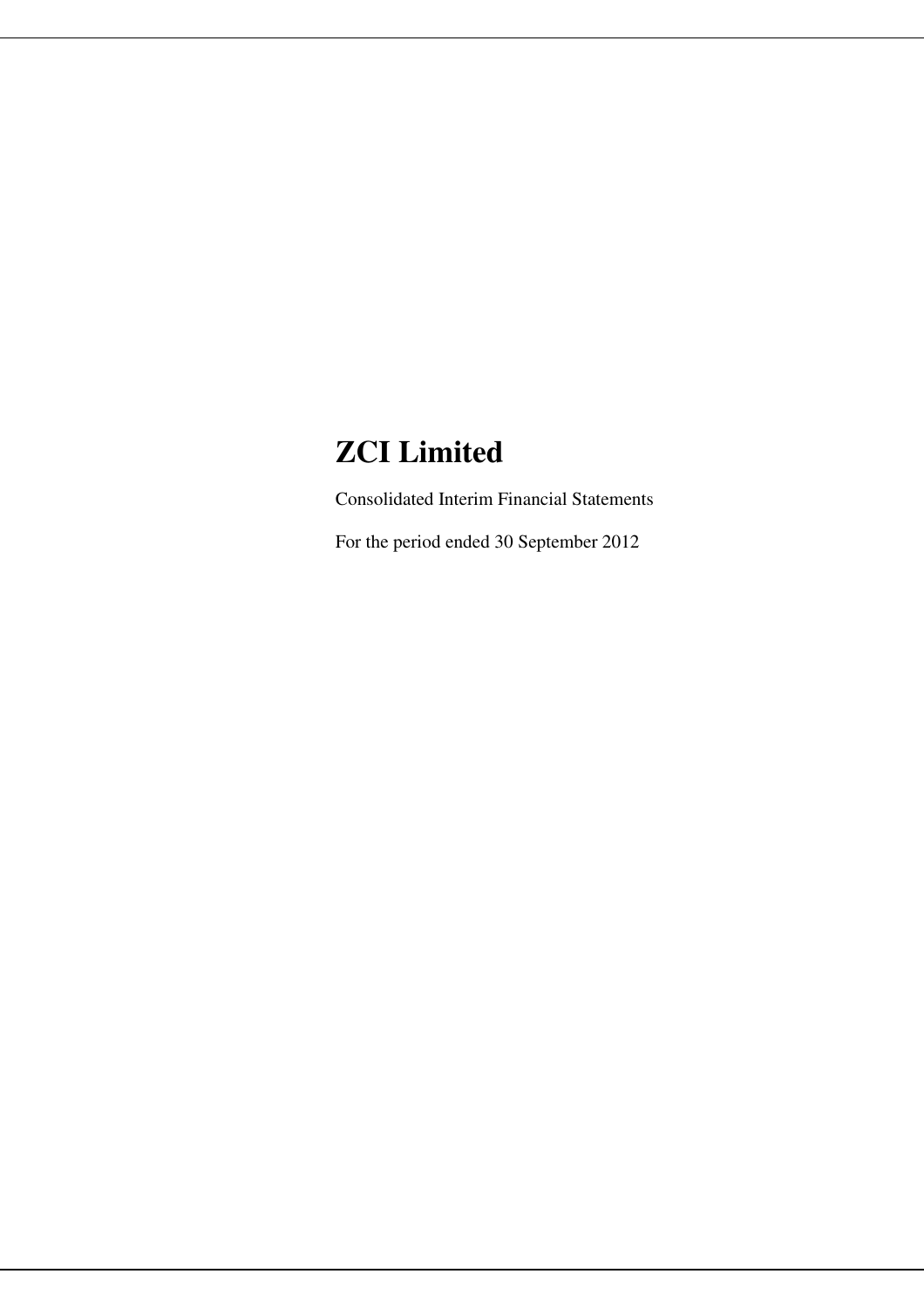## **ZCI LIMITED**

## **CHAIRMAN AND CHIEF EXECUTIVE OFFICER'S STATEMENT**

ZCI Limited

(Registered in Bermuda) (South African registration number 1970/000023/10) JSE share code: ZCI ISIN: BMG9887P1068 Euronext share code: BMG9887P1068

("ZCI" or "the Company")

# **CHAIRMAN AND CHIEF EXECUTIVE OFFICER'S STATEMENT ON THE RESULTS FOR THE SIX MONTHS ENDED 30 SEPTEMBER 2012**

We are pleased to present the Group's condensed reviewed consolidated interim results for the six months ended 30 September 2012. The Group incurred an operating loss of USD3.8 million from activities for the six months to 30 September 2012, compared to an operating loss of USD7.7 million for the same period in the previous year.

### **MINING ACTIVITIES**

While mining operations have yet to consistently achieve forecast production levels, there have been very positive outcomes reported since 31 March 2012.

Significant plant upgrades have been completed during the period, which has contributed to the progress being made toward realizing the full potential of the assets and achieving operating stability.

In terms of copper produced in concentrate, production during the six-month period increased by 31% compared to the same period last year. Copper produced in concentrate continued to progressively increase during the second quarter of the financial year with total production of 4,490 tonnes for the six months ended 30 September 2012. Since the shutdown in May 2012, as previously reported in the Company's 31 March 2012 annual financial statements, there has been a significant improvement in production and September 2012 was the third month in a row where copper produced in concentrate equalled or exceeded 950 tonnes. The increased copper in concentrate tonnes were achieved during this period by strong mill throughput.

Furthermore, the introduction of an increasing proportion of sulphide ore has brought flotation stability and improved recovery, and has also resulted in the reduction of costs due to curtailed usage of the reagent used to treat oxide ores. Plant efficiency has benefitted from the Larox filter plant installed this year which has significantly increased filtration capacity and reduced moisture content. Notably, in the month of August, the mill achieved and exceeded for the first time its nameplate capacity of 150 Mtph, and during the same month the mine achieved a record production level of 976 tonnes of copper in concentrate.

In summary, higher production levels were achieved due to improvements in maintenance strategies, improved production at Thakadu, higher availability of the mill and increasing recoveries as mining moved from oxidic areas to areas with higher sulphide content at Thakadu. We anticipate that average recoveries will continue to increase as mining progresses deeper into the mines and away from more oxidic areas.

With copper prices ranging between a low of USD 3.24 per lb in June 2012 and a high of USD 3.84 per lb in April 2012, the average weighted copper price achieved on sale of concentrate has been approximately USD 3.53 per lb compared with a budgeted figure averaging approximately USD 4.15 per lb. The combination of lower realized prices and lower than expected production levels in the first two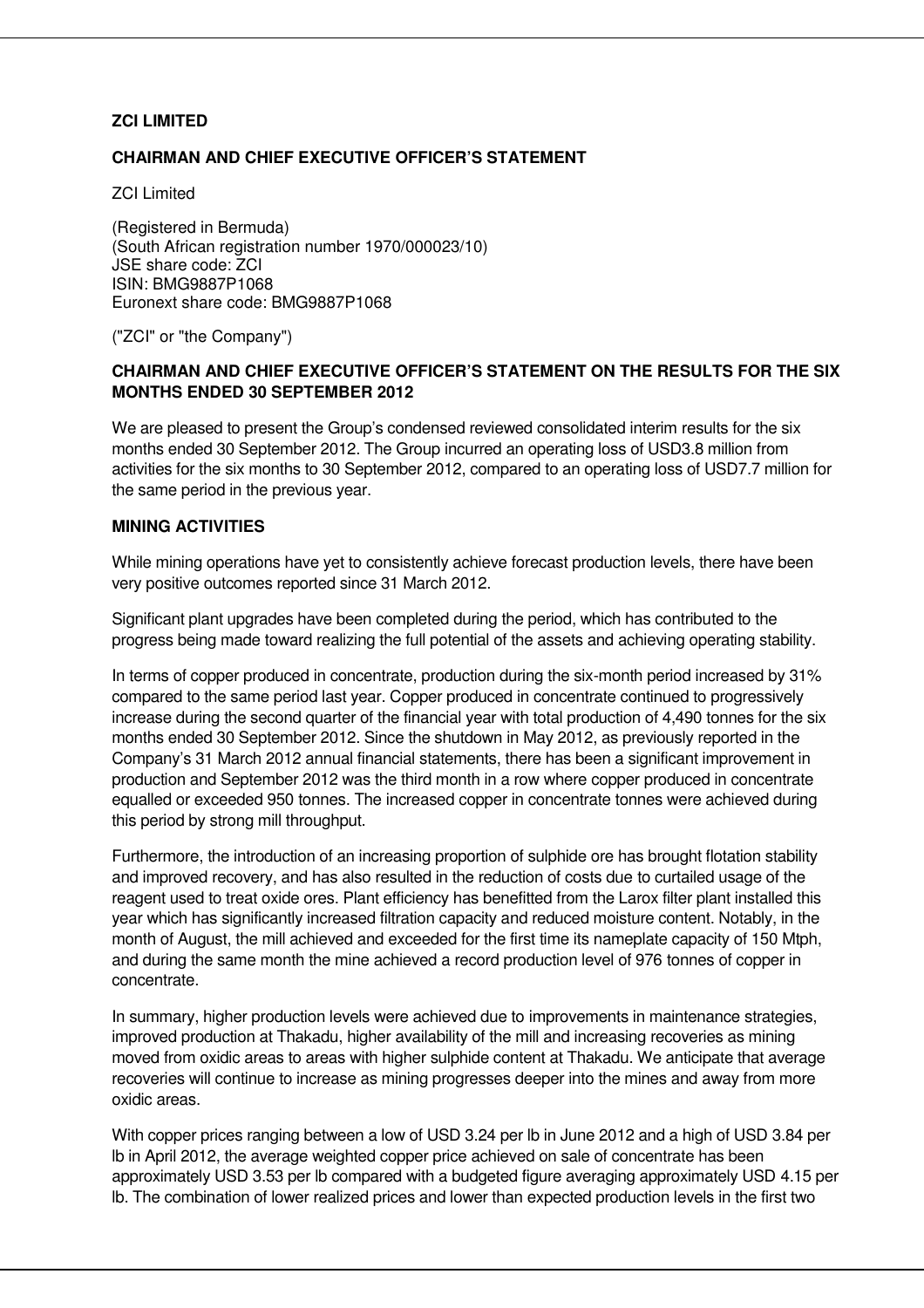months of the first quarter were primary contributors to the underperformance of the operations compared to the Directors' original projections. Nevertheless, there have been positive results in terms of reducing operating costs per tonne to below budgeted projections and recoveries above budgeted projections towards the latter half of the period.

The mine is not yet performing at optimal levels, but we remain confident that the groundwork has been laid for a good second half to the year where the projected production figures can still be met, despite uncertainties disclosed in note 5 to the financial statements.

## **FINANCIAL STATEMENTS AND OPERATIONS**

The weakening of the Botswana Pula of approximately 10% against the US Dollar during the period impacted the financial position negatively.

Additions to property, plant and equipment over the reporting period comprised principally significant waste stripping activity at Thakadu mine, as well as equipment for enhancements. The impact of these on the statement of financial position at period end was reduced by the weakening in the exchange rate. We are pleased to report that major capital expenditure on upgrading the plant has been completed during the period. The next major plant upgrade, once feasibility of mining further resources has been established, will be linked to a second processing circuit.

ZCI continued to provide financing for mining activities of its subsidiary with an additional USD6 million loan facility drawn down during the six month period ended 30 September 2012. Furthermore, ZCI has agreed to defer all principal and interest payments arising from its subsidiary's debt obligations to ZCI until 31 March 2013 and has provided a letter of financial support. The additional funds have been used to finance a range of activities including growth projects, plant capital expenditure, plant enhancements, working capital and additional stripping. The benefits of this additional investment are evidenced by higher production levels and improved efficiencies achieved in the second quarter, and we expect this to continue in coming periods.

Significantly increased ore and concentrate stock pile inventory quantities on hand, resulted in an overall increase in inventory balances at 30 September 2012, compared to the same period last year.

There has been a decrease in the cash and cash equivalents on hand during the period, with pressure placed on cash balances, especially during the first half of the period, due to the shutdown experienced in May, continued demands of plant enhancement projects, as well as increased mining activity and significant waste stripping.

Trade payables for the period reduced largely due to removal of dependence on the more expensive reagents because of mining better ore as well as improved cash flows in the latter half of the period enabling the operation to settle its liabilities as they fell due.

Revenues increased to USD27 million, an increase of 18% from our revenues of USD23million for the corresponding period last year. Increased copper produced in concentrate and sold, as a result of increased throughput and higher grades achieved, combined with the quality of concentrates resulting in a reduction of penalties, contributed to positive growth in revenue for the six month reporting period when compared to the prior period.

## **CORPORATE GOVERNANCE DEVELOPMENTS**

The most significant change at a ZCI board level since issuing the Integrated Annual Report for the year ended 31 March 2012 in September, has been the appointment of a new Finance Director. With an effective date of 12 November 2012, Kathryn Bergkoetter resigned from the board of ZCI, and effective the same date Willem Badenhorst was appointed as Financial Director. Ms Bergkoetter has been involved with ZCI for a number of years in an accounting capacity and latterly serving on its board as Financial Director. On behalf of the Board of Directors I again thank her for her contributions to the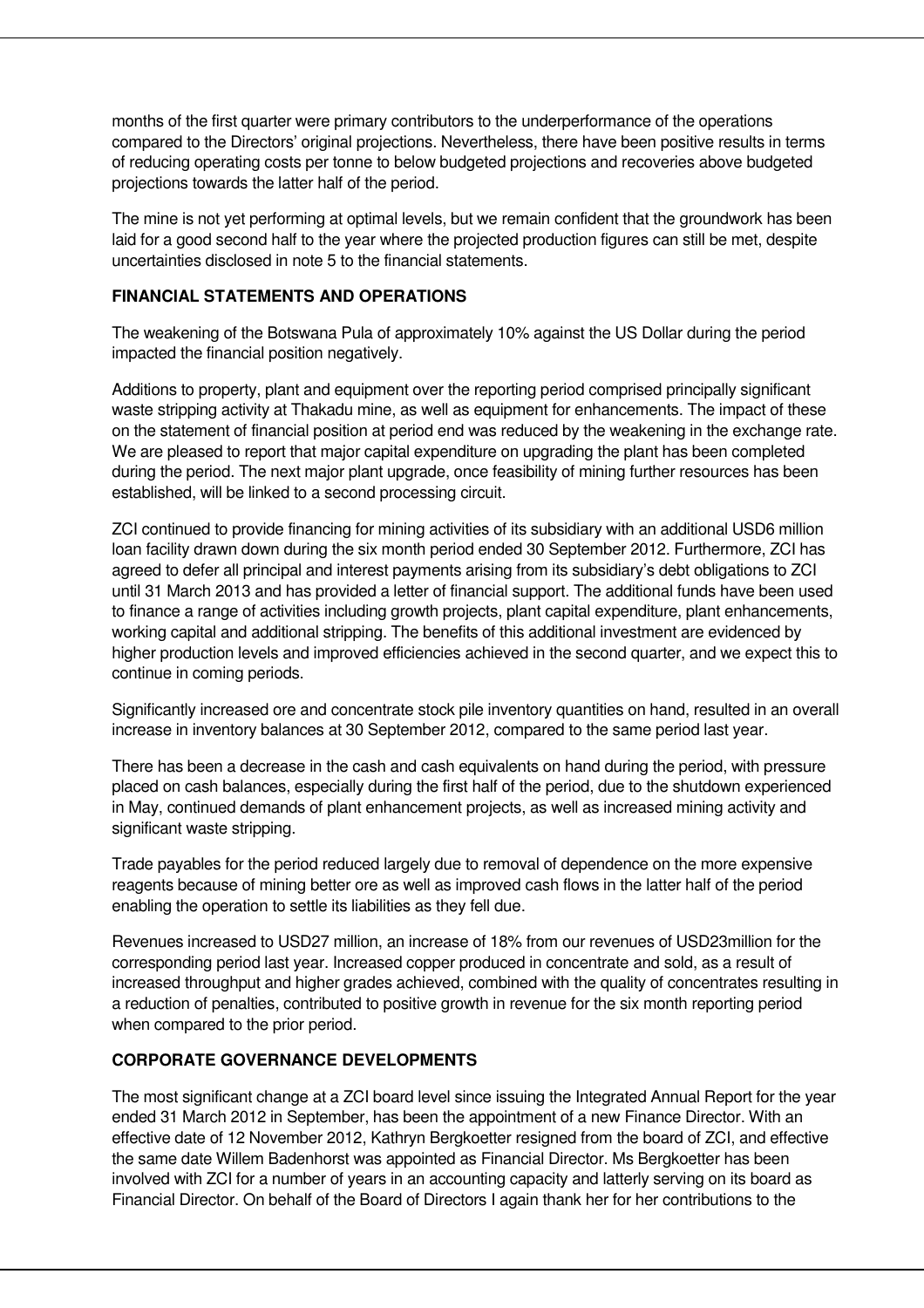Company over her years of service. Furthermore we extend our congratulations to Mr Badenhorst on his appointment and we look forward to supporting him in the role.

All other members of the Board of Directors were re-elected at the recent annual general meeting of the Company held on 11 October 2012.

ZCI continues to be committed to the implementation of corporate governance principals which are in accordance with best practices and significant advancements in its long term plan for the incremental implementation of King III corporate governance principles have been made. We are pleased to announce that the following directors of the Company, Mr Stephen Simukanga, Mr Michel Clerc and Mr Cyril O'Connor, were elected as the members of the Audit & Finance Committee of the Company. We would like to take this opportunity to thank them in advance for the important contributions they will make to the Company in these roles.

In line with the strategic objectives of ZCI, the Board will continue to ensure ongoing compliance with regulatory requirements and improved corporate governance.

#### **RISK MANAGEMENT**

As previously reported, ZCI provided notice of the termination of the Investment Advisory and Management Agreement (the "IAMA") between ZCI and iCapital (Mauritius) Limited during July 2011. A settlement for certain of the claims against the "fixed fee" element of the agreement has been reached during September 2012 and accrued for accordingly in the consolidated interim financial statements. Negotiations on some disputed clauses in the agreement are continuing and shareholders will be informed about any further developments as appropriate.

The engagement of Rand Merchant Bank ("RMB") to realise value from ZCI's investment in its subsidiary, as reported previously, remains a key area of focus. RMB and the Board of Directors remains committed to the process to identify potential parties with sufficient resources to support the development of the Group's operations and realise its potential value.

The strategic direction of ZCI and the Group will be significantly influenced by the outcome of the engagement of RMB, and as we advance that process we are confident that the period to 31 March 2013 will be one in which the on-going investment of ZCI in the mining operations of the Group will continue to result in production levels moving closer to achieving the intended level of steady state copper production.

Edgar Hamuwele **Tom Kamwendo** 

Chairman CEO

6 December 2012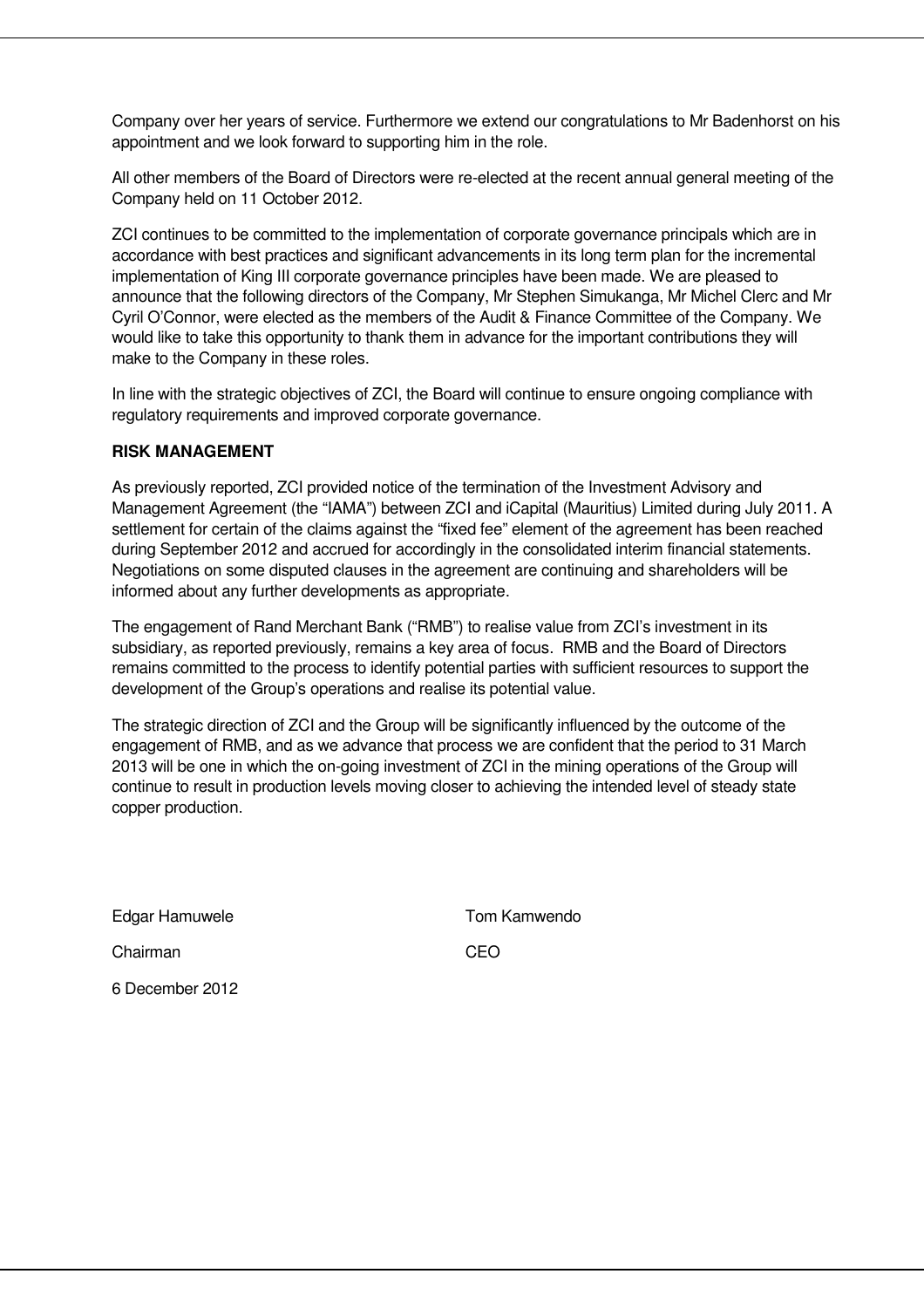Condensed Consolidated Statement of Comprehensive Income For the six months ended 30 September 2012

|                                               |                | <b>Reviewed</b>   | Reviewed                | Audited         |
|-----------------------------------------------|----------------|-------------------|-------------------------|-----------------|
|                                               |                | <b>Six months</b> | Six months              | Twelve months   |
|                                               |                | ended             | ended                   | ended           |
|                                               |                | 30 September      | 30 September            | 31 March        |
|                                               |                | 2012              | 2011<br><b>USD '000</b> | 2012            |
|                                               | <b>Notes</b>   | <b>USD '000</b>   |                         | <b>USD '000</b> |
| Revenue                                       |                | 27,152            | 23,066                  | 42,772          |
| Cost of sales                                 |                | (22, 440)         | (28, 264)               | (46, 133)       |
| Gross profit/(loss) from                      |                | 4,712             | (5, 198)                | (3, 361)        |
| mining activities                             |                |                   |                         |                 |
| Administrative expenses                       |                | (3,767)           | (2,865)                 | (7,926)         |
| Other expenses                                | 6              | (3,609)           | (1,581)                 | (31, 116)       |
| Foreign exchange                              |                | (1,098)           | 1,943                   | 4,093           |
| (losses)/gains                                |                |                   |                         |                 |
| Loss before net finance                       |                | (3,762)           | (7, 701)                | (38, 310)       |
| expense                                       |                |                   |                         |                 |
| Finance income                                |                | 22                | 442                     | 725             |
| Finance expense                               |                | (829)             | (337)                   | (2, 352)        |
| Loss before tax                               |                | (4, 569)          | (7, 596)                | (39, 937)       |
|                                               |                |                   |                         |                 |
| Income tax                                    |                | 230               | 211                     | 4,141           |
| Loss for the period                           |                | (4, 339)          | (7, 385)                | (35, 796)       |
|                                               |                |                   |                         |                 |
| <b>Other comprehensive</b>                    |                |                   |                         |                 |
| income:<br>Exchange differences on            |                | (926)             | (4, 554)                | (7, 944)        |
| translation of foreign                        |                |                   |                         |                 |
| operations                                    |                |                   |                         |                 |
| <b>Total comprehensive</b>                    |                |                   |                         |                 |
| income for the period                         |                | (5, 265)          | (11, 939)               | (43,740)        |
|                                               |                |                   |                         |                 |
| oss attributable to:                          |                |                   |                         |                 |
| Equity holders of the parent                  |                | (2,919)           | (4, 849)                | (29,068)        |
| Non-controlling interest                      |                | (1, 420)          | (2,536)                 | (6, 728)        |
| <b>Total comprehensive</b>                    |                |                   |                         |                 |
| income attributable to:                       |                |                   |                         |                 |
| Equity holders of the parent                  |                | (3,699)           | (8,683)                 | (35, 756)       |
| Non-controlling interest                      |                | (1, 567)          | (3,256)                 | (7,984)         |
|                                               |                |                   |                         |                 |
| Basic loss per ordinary share                 | $\overline{7}$ |                   |                         |                 |
| (US cents)                                    |                | (5.24)            | (8.71)                  | (52.21)         |
| Diluted loss per ordinary share<br>(US cents) | 7              |                   |                         |                 |
|                                               |                | (6.20)            | (10.42)                 | (56, 73)        |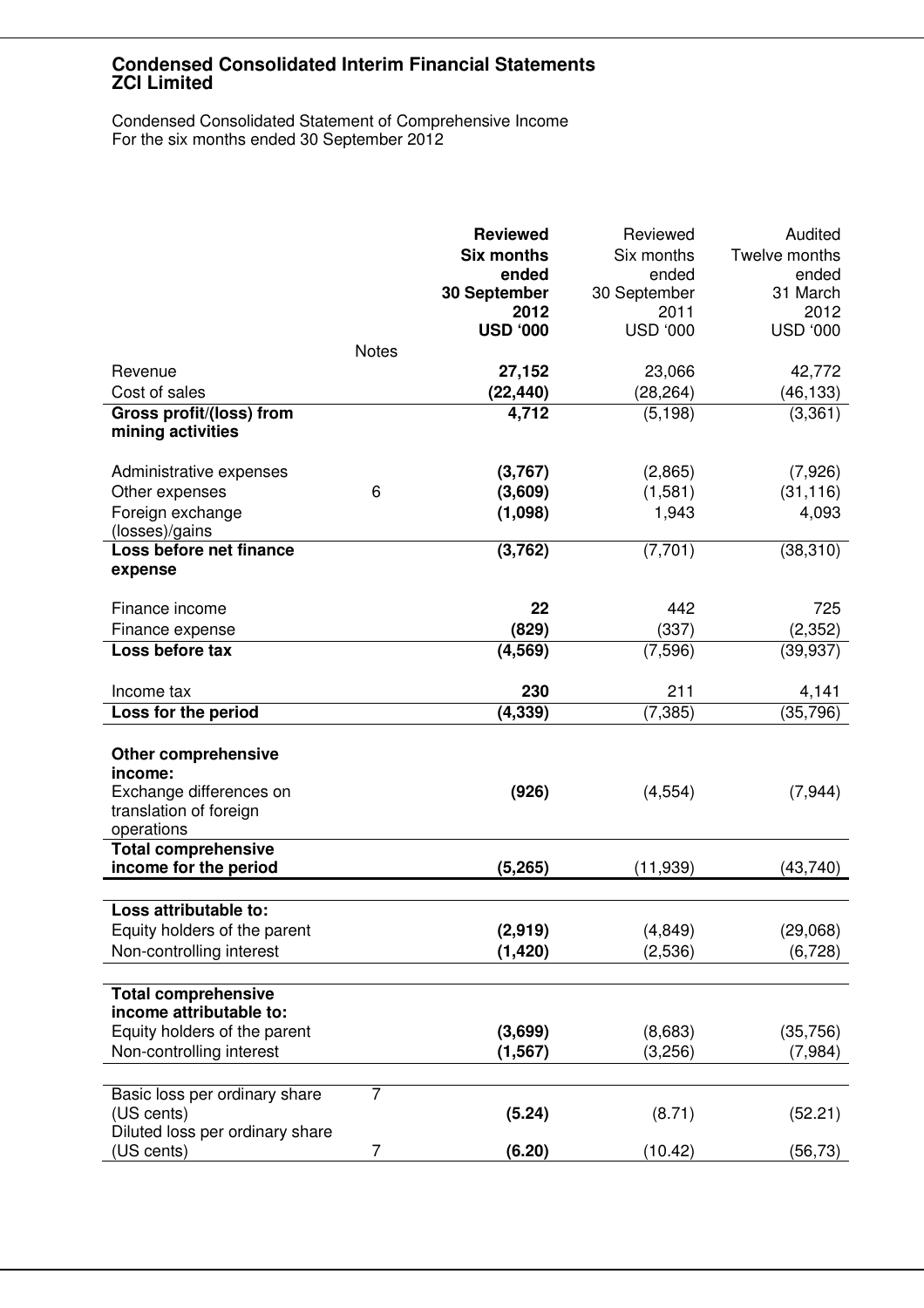Condensed Consolidated Statement of Financial Position As at 30 September 2012

|                                          | <b>Reviewed</b> | Audited        |  |
|------------------------------------------|-----------------|----------------|--|
|                                          | 30 September    | 31 March       |  |
|                                          | 2012            | 2012           |  |
|                                          | <b>USD'000</b>  | <b>USD'000</b> |  |
| <b>ASSETS</b>                            |                 |                |  |
| Property, plant and equipment            | 40,060          | 41,248         |  |
| Intangible assets                        | 43,999          | 44,463         |  |
| Other financial assets                   | 404             | 423            |  |
| <b>Total non-current assets</b>          | 84,463          | 86,134         |  |
| Inventories                              | 9,113           | 8,792          |  |
| Trade and other receivables              | 4,556           | 4,132          |  |
| Cash and cash equivalents                | 9,580           | 18,441         |  |
| <b>Total current assets</b>              | 23,249          | 31,365         |  |
| <b>TOTAL ASSETS</b>                      | 107,712         | 117,499        |  |
| <b>EQUITY</b>                            |                 |                |  |
| Share capital                            | 102,688         | 102,688        |  |
| Foreign currency translation reserve     | (3,766)         | (2,987)        |  |
| <b>Accumulated losses</b>                | (16, 720)       | (13, 865)      |  |
| Equity holders of the parent             | 82,202          | 85,836         |  |
| Non-controlling interest                 | (4, 290)        | (2, 723)       |  |
| <b>Total equity</b>                      | 77,912          | 83,113         |  |
| <b>LIABILITIES</b>                       |                 |                |  |
| Interest bearing debt                    | 1,106           | 1,611          |  |
| Deferred tax                             | 2,816           | 3,046          |  |
| Environmental rehabilitation provision   | 6,966           | 7,065          |  |
| <b>Total non-current liabilities</b>     | 10,888          | 11,722         |  |
| Trade and other payables                 | 15,622          | 18,067         |  |
| Current portion of interest bearing debt | 1,292           | 1,293          |  |
| Bank overdraft                           | 1,998           | 3,304          |  |
| <b>Total current liabilities</b>         | 18,912          | 22,664         |  |
| <b>TOTAL EQUITY AND LIABILITIES</b>      | 107,712         | 117,499        |  |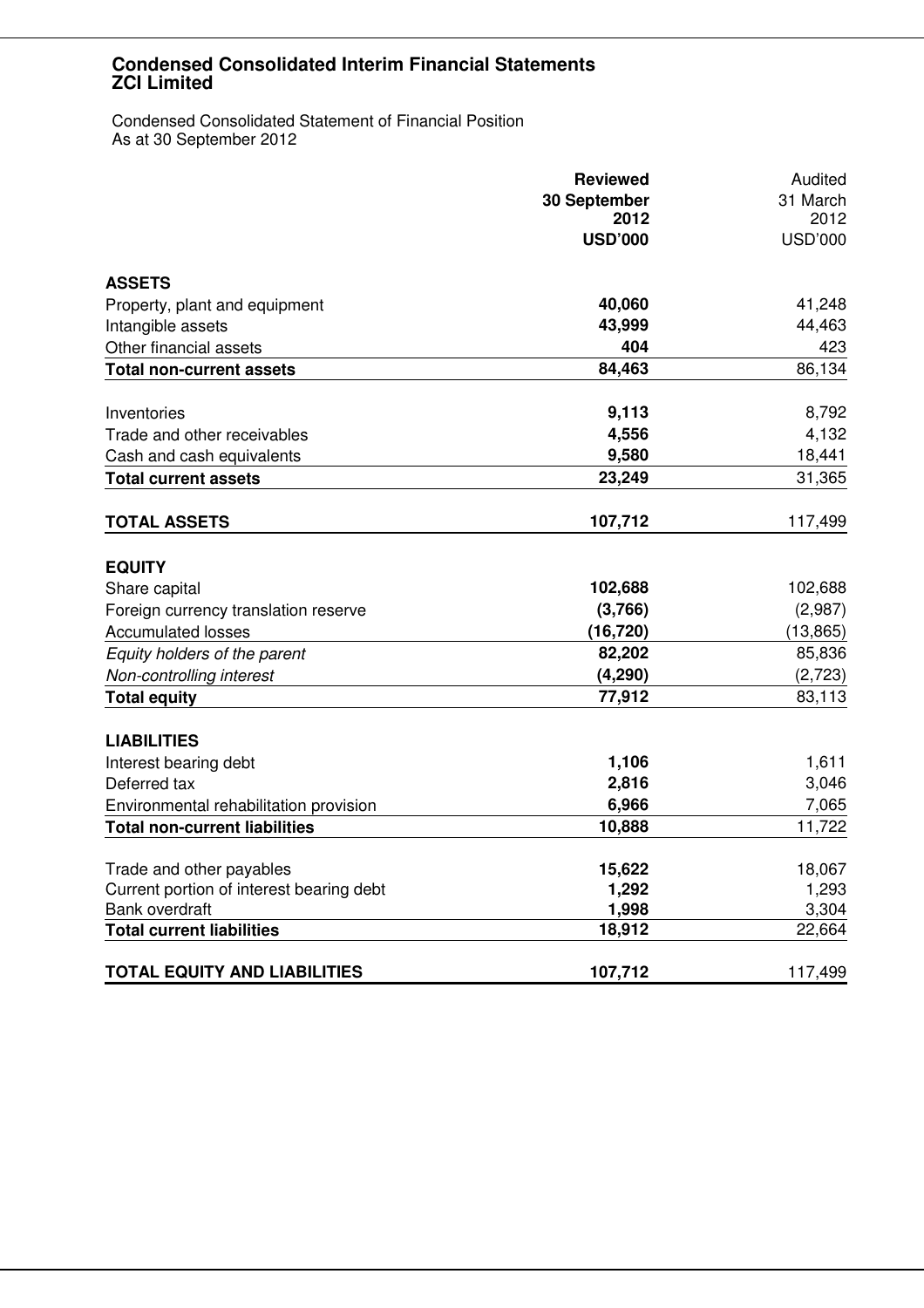Condensed Consolidated Statement of Changes in Equity For the six months ended 30 September 2012

|                                            | <b>Share</b><br>capital  | Foreign<br>currency<br>translation<br>reserve | <b>Retained</b><br>earnings/<br>(Accumulated<br>losses) | <b>Attributable</b><br>to equity<br>holders of<br>the parent | Non-<br>controlling<br>interest | <b>Total</b><br><b>Equity</b> |
|--------------------------------------------|--------------------------|-----------------------------------------------|---------------------------------------------------------|--------------------------------------------------------------|---------------------------------|-------------------------------|
|                                            | <b>USD'000</b>           | <b>USD'000</b>                                | <b>USD'000</b>                                          | <b>USD'000</b>                                               | <b>USD'000</b>                  | <b>USD'000</b>                |
| Balance as at 31 March 2011                | 102,688                  | 3,701                                         | 14,701                                                  | 121,090                                                      | 5,260                           | 126,350                       |
| Share option reserve                       |                          |                                               | 362                                                     | 362                                                          |                                 | 362                           |
| Loss for the period                        |                          |                                               | (4, 849)                                                | (4, 849)                                                     | (2,536)                         | (7, 385)                      |
| Other comprehensive income                 |                          |                                               |                                                         |                                                              |                                 |                               |
| - foreign currency translation differences | $\blacksquare$           | (3,834)                                       |                                                         | (3,834)                                                      | (720)                           | (4, 554)                      |
| Total comprehensive income for the period  |                          | (3,834)                                       | (4, 849)                                                | (8,683)                                                      | (3,256)                         | (11, 939)                     |
| Balance as at 30 September 2011            | 102,688                  | (133)                                         | 10,214                                                  | 112,769                                                      | 2,004                           | 114,773                       |
| Balance as at 31 March 2012                | 102,688                  | (2,987)                                       | (13, 865)                                               | 85,836                                                       | (2,723)                         | 83,113                        |
| Share option reserve                       |                          |                                               | 64                                                      | 64                                                           |                                 | 64                            |
| Loss for the period                        |                          |                                               | (2,919)                                                 | (2,919)                                                      | (1,420)                         | (4, 339)                      |
| Other comprehensive income                 |                          |                                               |                                                         |                                                              |                                 |                               |
| - foreign currency translation differences | $\overline{\phantom{a}}$ | (779)                                         |                                                         | (779)                                                        | (147)                           | (926)                         |
| Total comprehensive income for the period  | $\blacksquare$           | (779)                                         | (2, 919)                                                | (3,698)                                                      | (1, 567)                        | (5, 265)                      |
| Balance as at 30 September 2012            | 102,688                  | (3,766)                                       | (16, 720)                                               | 82,202                                                       | (4, 290)                        | 77,912                        |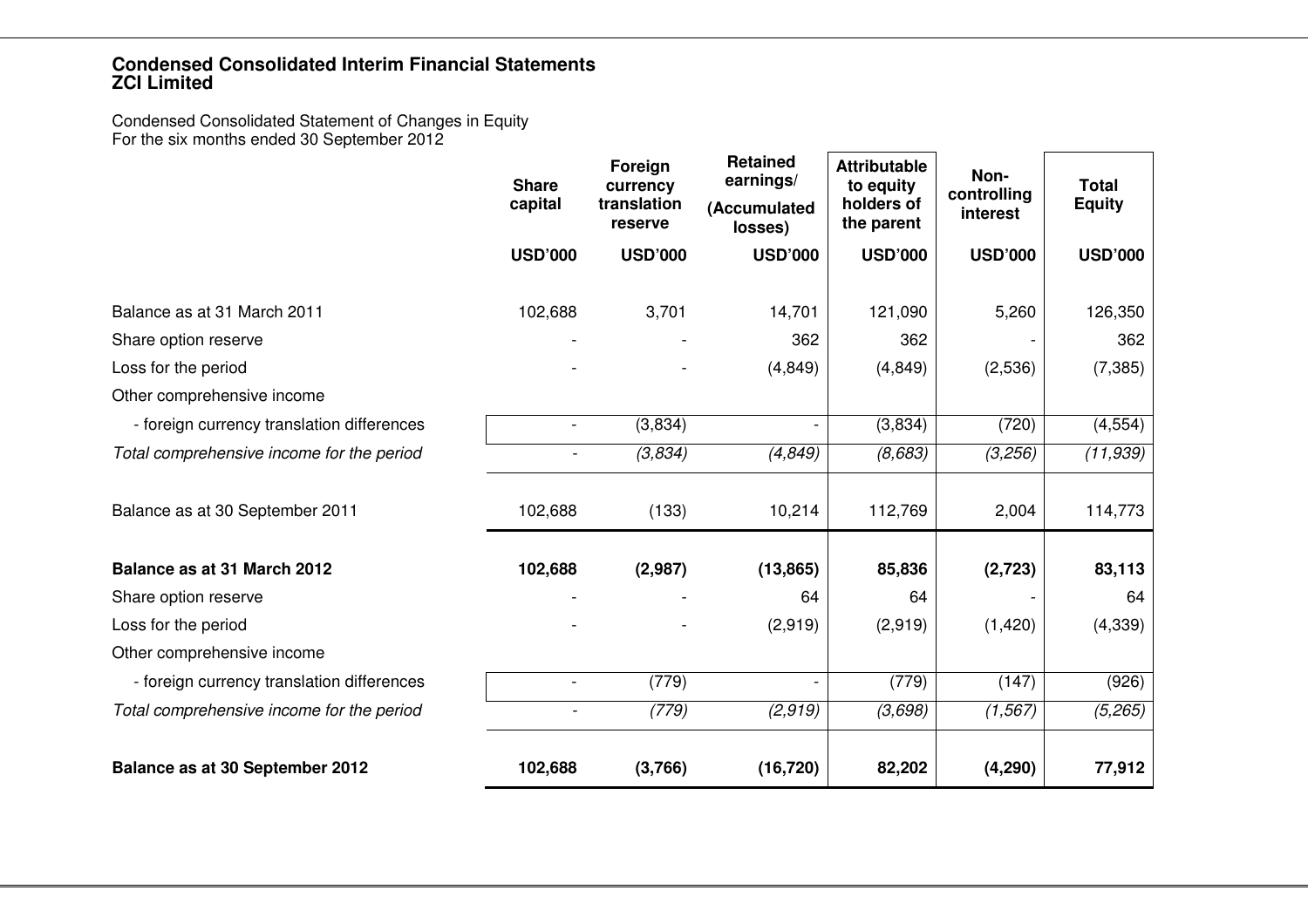Condensed Consolidated Statement of Cash Flows

|                                         | <b>Reviewed</b>   | Reviewed<br>Six months<br>ended<br>30 September |  |
|-----------------------------------------|-------------------|-------------------------------------------------|--|
|                                         | <b>Six months</b> |                                                 |  |
|                                         | ended             |                                                 |  |
|                                         | 30 September      |                                                 |  |
|                                         | 2012              | 2011                                            |  |
|                                         | <b>USD'000</b>    | <b>USD'000</b>                                  |  |
| Cash flow from operating activities     |                   |                                                 |  |
| Cash (utilised)/generated by operations | (2,530)           | 55                                              |  |
| Interest received                       | 22                | 430                                             |  |
| Interest paid                           | (829)             | (337)                                           |  |
| Cash (outflow)/ inflow from operating   |                   |                                                 |  |
| activities                              | (3, 337)          | 148                                             |  |
| Cash flow from investing activities     |                   |                                                 |  |
| Additions to maintain operations:       |                   |                                                 |  |
| - Property, plant and equipment         | (3, 323)          | (10, 179)                                       |  |
| Additions to expand operations:         |                   |                                                 |  |
| - Intangible assets                     | (1, 255)          | (1,037)                                         |  |
| Proceeds of disposal of property, plant |                   |                                                 |  |
| and equipment                           |                   | 400                                             |  |
| Cash outflow from investing activities  | (4, 578)          | (10, 816)                                       |  |
| Cash flow from financing activities     |                   |                                                 |  |
| Repayment of long term-receivable       |                   | 6,000                                           |  |
| Repayment of interest bearing debt      | (505)             |                                                 |  |
| Interest bearing debt raised            |                   | 1,609                                           |  |
| Cash (outflow)/inflow from financing    |                   |                                                 |  |
| activities                              | (505)             | 7,609                                           |  |
| Net decrease in cash and cash           |                   |                                                 |  |
| equivalents                             | (8,420)           | (3,059)                                         |  |
|                                         |                   |                                                 |  |
| Effect of foreign currency translation  | 865               | 789                                             |  |
| Cash and cash equivalents at the        |                   |                                                 |  |
| beginning of the period                 | 15,137            | 26,417                                          |  |
| Cash and cash equivalents at the        |                   |                                                 |  |
| end of the period                       | 7,582             | 24,147                                          |  |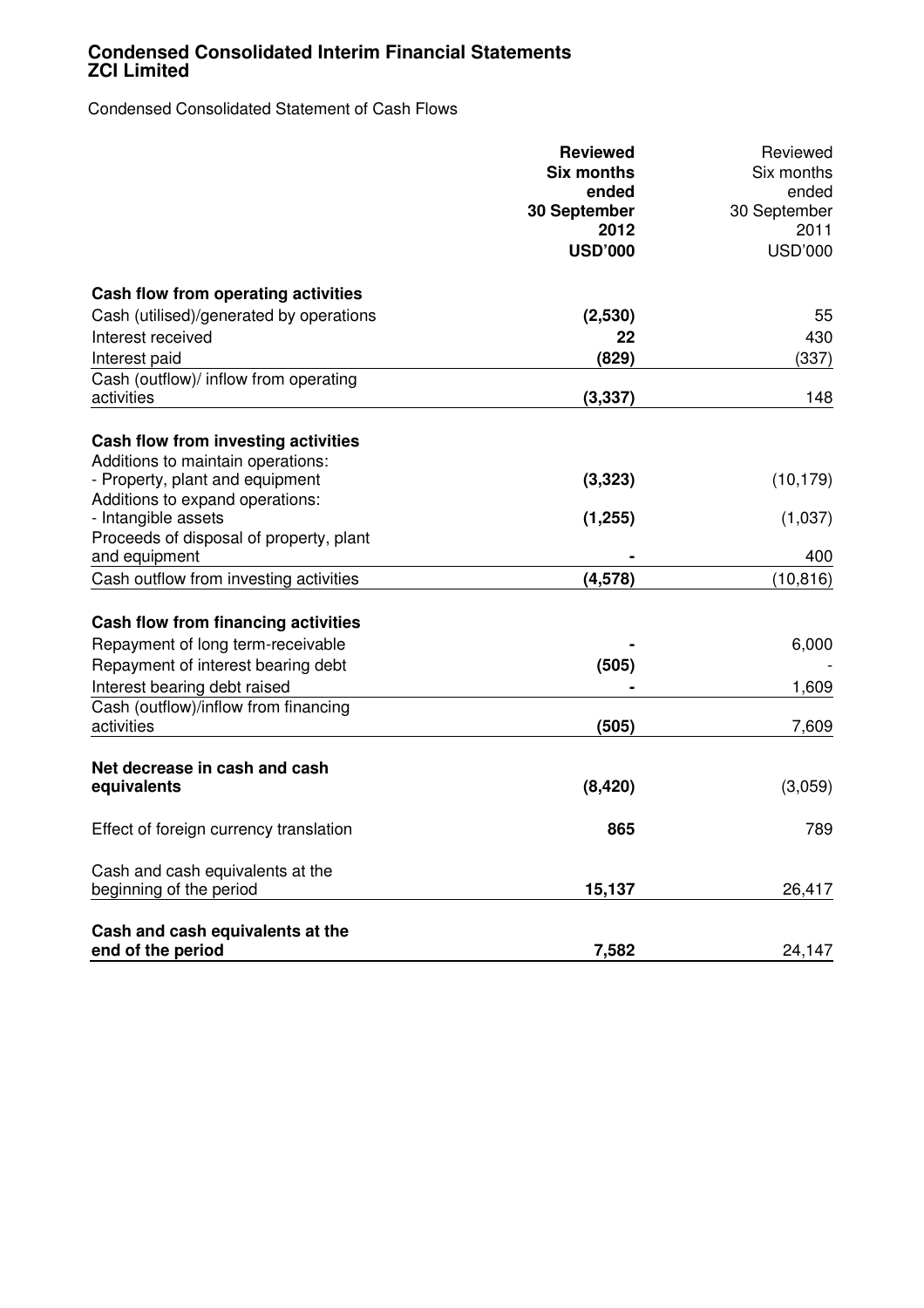Notes to the Financial Statements

## **1. General information**

ZCI ("the Company") is a public company incorporated and domiciled in Bermuda. It has a primary listing on the Johannesburg Stock Exchange and a secondary listing on the Euronext.

The Company's business is not affected by any Government protection or investment encouragement laws.

ZCI is the holding company of African Copper Plc ("ACU), a copper producing and mineral exploration and development group of companies (the "Group"). The Group's main project is the copper-producing open pit Mowana mine. The Group also owns the rights to the adjacent Thakadu-Makala deposits and holds permits in exploration properties at the Matsitama Project. The Mowana Mine is located in the northeastern portion of Botswana and the Matsitama Project is contiguous to the southern boundary of the Mowana Mine.

The address of ZCI's registered office is Clarendon House, 2 Church Street, Hamilton, Bermuda.

These condensed consolidated interim financial statements were approved for issue on 6 December 2012 by the board of directors.

### **2. Basis of preparation**

The condensed consolidated interim financial statements for the six months ended 30 September 2012 have been prepared in accordance with International Accounting Standard IAS 34 Interim Financial Reporting and the AC500 series issued by the Accounting Practices Board and in compliance with the Listings Requirements of the JSE Limited.

The condensed consolidated interim financial statements are presented in United States Dollars ("USD"), which is the Company's functional currency. All financial information presented in USD has been rounded to the nearest thousand.

#### **3. Significant accounting policies**

The accounting policies applied in the presentation of the condensed consolidated interim financial statements are consistent with those applied for the year ended 31 March 2012.

#### **4. Segment information**

An operating segment is a component of the Group that engages in business activities from which it may earn revenues and incur expenses, including revenues and expenses that relate to transactions with any of the Group's other components. The Group's only operating segment is the exploration for, and the development of copper and other base metal deposits. All the Group's activities are related to the exploration for, and the development of copper and other base metals in Botswana with the support provided from the Company and it is reviewed as a whole by the Board (who is considered the chief operating decision maker) to make decisions about resources to be allocated to the segment and assess its performance, and for which discrete financial information is available. All mining revenue derives from a single customer.

As such, a separate segmental report has not been prepared.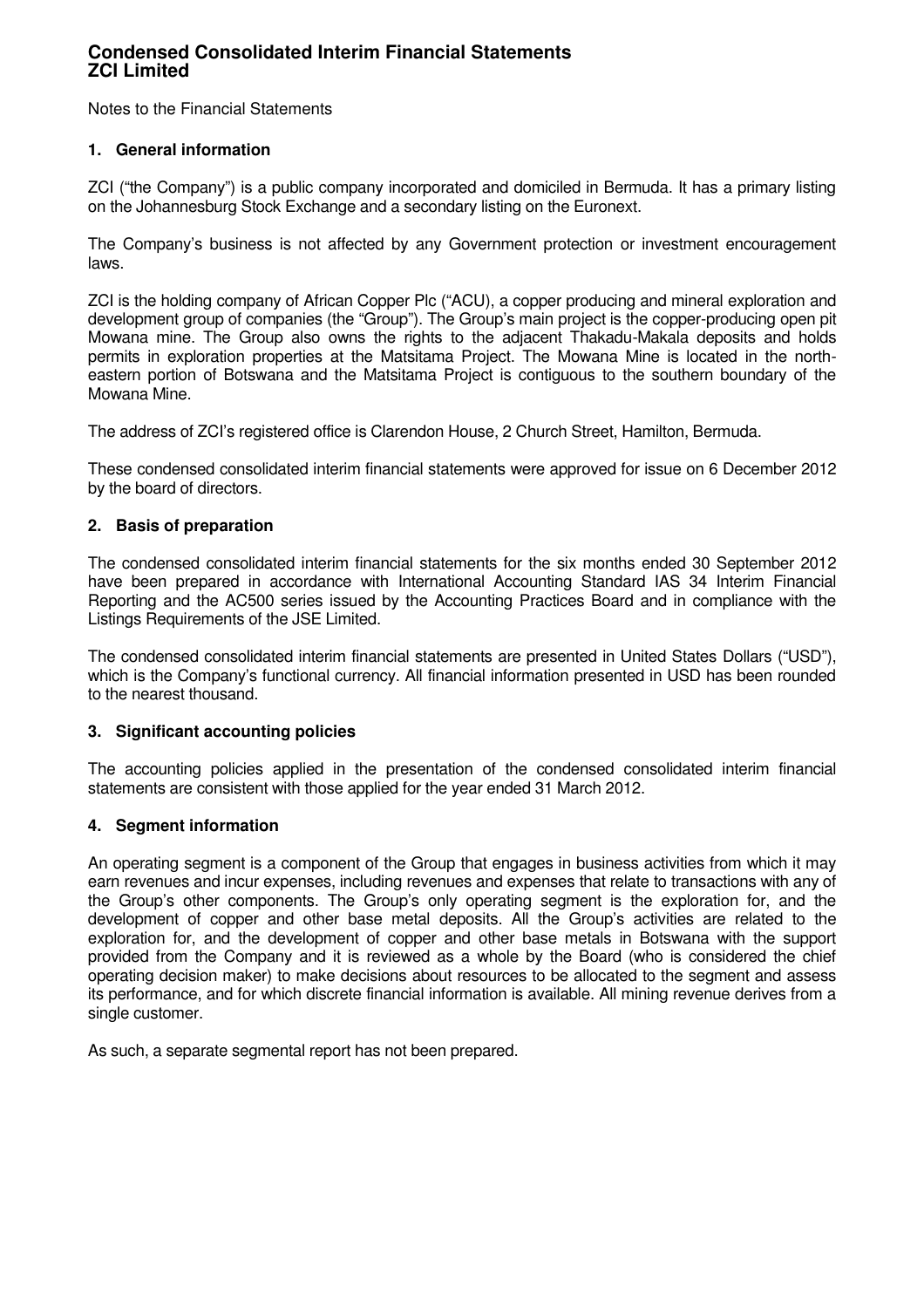Notes to the Financial Statements

## **5. Going Concern**

Since the publication of the Company's annual report on 17 September 2012 which contained details of the key assumptions and factors impacting on the Company and its subsidiary's ability to continue as a going concerns, further progress has been made in respect of production levels.

The Group incurred a loss of USD3.9 million for the period ended 30 September 2012 (2011: USD7.4 million).

The Company's subsidiary, ACU, realised a significant increase in revenue, from USD23.1 million for the corresponding period last year to USD 27.1 million for the period ended 30 September 2012. This was as a result of the very favourable increase in copper produced in concentrate, which increased during the sixmonth period by 95% compared to the same period last year. Gross profit from mining activities for the six months ended 30 September 2012 also increased to USD4.7 million, compared to a gross loss of USD5.2 million for the corresponding period last year, driven by investments in enhancing recoveries and in reducing operating costs per ton.

The copper produced in concentrate for the six months of April, May, June, July, August and September 2012 was 704, 270, 635, 955, 976 and 950 tonnes of copper in concentrate respectively. As previously reported in the Company's 31 March 2012 annual financial statements, May's production figures arose following a mechanical failure in the processing plant and a resulting shutdown from 20 May until 5 June 2012. Since then, there has been a significant improvement in production and September 2012 was the third month in a row where copper produced in concentrate equalled or exceeded 950 tonnes. Despite these record production highs, due to the impact of the before mentioned shutdown in May and June the mass of copper produced in concentrate did not yet attain the levels needed to generate overall positive cash flows from operating activities for the business over the 6 months period ended 30 September 2012.

In light of the sensitivities of the cash flow forecast, the Directors of ZCI issued a letter of financial support to ACU during the period, confirming that ZCI will continue to make sufficient financial resources available to allow ACU to meet its liabilities as they fall due in the course of normal operations. Furthermore, to ensure that ZCI has the ability to provide such support based on existing and any additional funding requirements, the Company obtained a letter of financial support from its controlling shareholder, to the value of USD7 million.

Although there have been significant improvements during the past six months, there still exists an uncertainty that the Company and its subsidiaries will not achieve the projected production levels and projected cash flows. If the Company and its subsidiaries do not achieve the projected production levels and cash flows it will have to source additional external funding. Should the Company and its subsidiaries not achieve the projected production levels and cash flows and obtain the additional funding, there exists a material uncertainty which may cast significant doubt about the ability of the Company and its subsidiaries to continue as going concerns, and therefore that it may be unable to realise its assets and discharge its liabilities in the normal course of business. The financial statements are prepared on the basis of accounting policies applicable to a going concern.

## **6. Other expenses**

Included in other expenses for the twelve months ended 31 March 2012 is an impairment loss of USD25.7 million (USD15 million relating to property, plant and equipment and USD 10.7 million relating to intangible assets) that was recognised in the previous financial year. Further impairment losses or reversal of impairment losses was not required in the current period.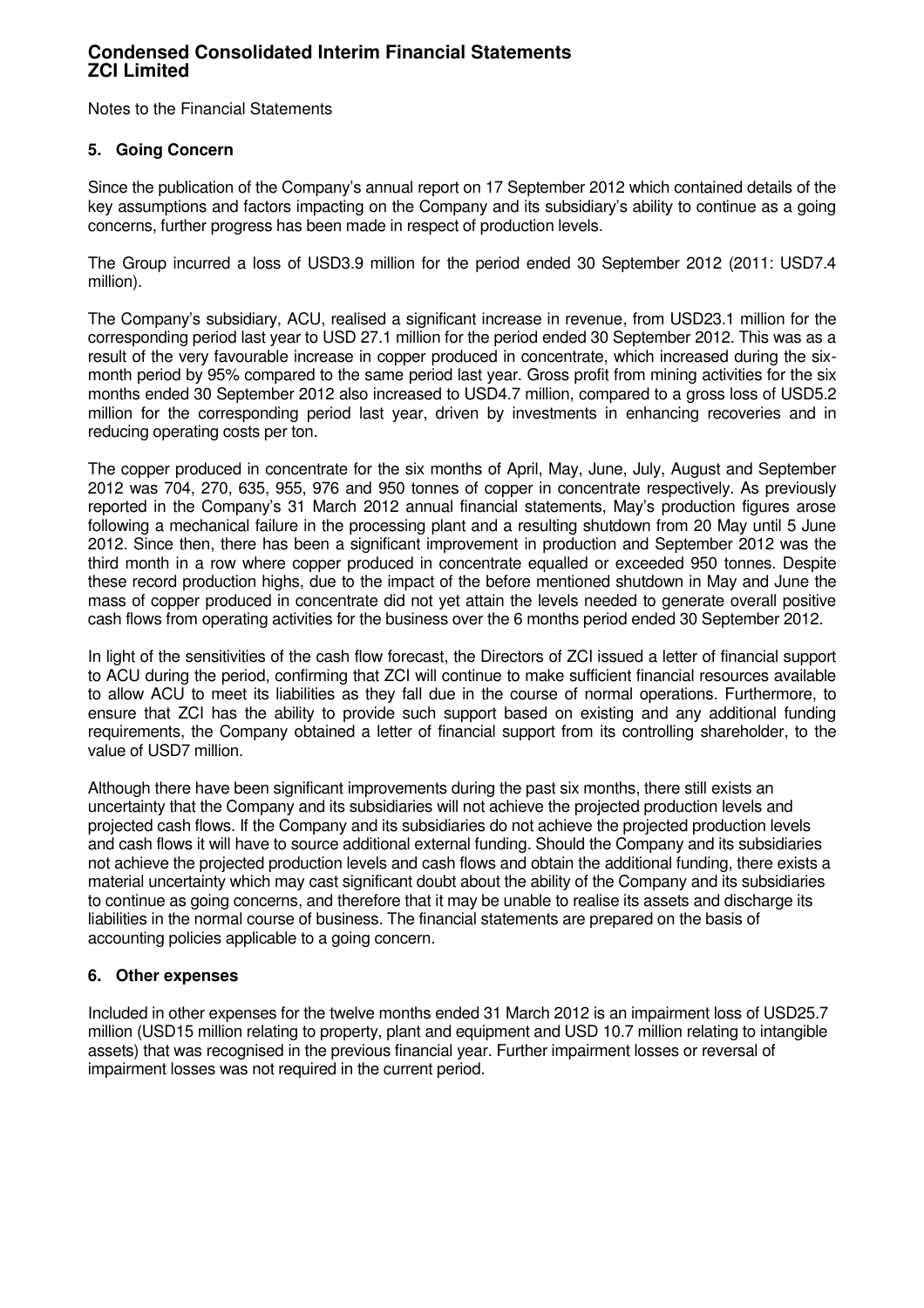Notes to the Financial Statements

## **7. Loss per share**

|                                                                                                                                                                              | <b>Six months</b><br>ended<br>30 September<br>2012 | Six months<br>ended<br>30 September<br>2011 | Twelve<br>months ended<br>31 March<br>2012 |
|------------------------------------------------------------------------------------------------------------------------------------------------------------------------------|----------------------------------------------------|---------------------------------------------|--------------------------------------------|
| Basic loss per ordinary share (US cents)<br>Diluted loss per ordinary share (US cents)                                                                                       | (5.24)<br>(6.20)                                   | (8.71)<br>(10.42)                           | (52.21)<br>(56.73)                         |
| Headline loss per ordinary share (US cents)<br>Diluted headline loss per ordinary share (US                                                                                  | (5.24)                                             | (8.71)                                      | (14.48)                                    |
| cents)                                                                                                                                                                       | (6.20)                                             | (10.42)                                     | (17.41)                                    |
| Number of ordinary shares in issue<br>Basic and diluted weighted average number of                                                                                           | 55,677,643                                         | 55,677,643                                  | 55,677,643                                 |
| ordinary shares in issue                                                                                                                                                     | 55,677,643                                         | 55,677,643                                  | 55,677,643                                 |
| The following adjustments to loss attributable to<br>ordinary shareholders were taken into account<br>in the calculation of diluted loss per share:                          | <b>USD'000</b>                                     | <b>USD'000</b>                              | <b>USD'000</b>                             |
| Loss attributable to equity holders of the parent<br>Increase in shareholding in subsidiary with                                                                             | (2,919)                                            | (4, 849)                                    | (29,068)                                   |
| respect to convertible portion of debt                                                                                                                                       | (532)                                              | (950)                                       | (2,520)                                    |
| Diluted loss attributable to equity holders of the<br>parent                                                                                                                 | (3, 451)                                           | (5,799)                                     | (31, 588)                                  |
| The following adjustments to loss attributable to<br>ordinary shareholders were taken into account<br>in the calculation of headline and diluted<br>headline loss per share: |                                                    |                                             |                                            |
| Loss attributable to equity holders of the parent<br>Impairment loss                                                                                                         | (2,919)                                            | (4, 849)                                    | (29,068)<br>25,741                         |
| Deferred tax on impairment loss<br>Non-controlling interest in impairment loss                                                                                               |                                                    |                                             | (2, 363)<br>(2, 372)                       |
| Headline loss attributable to equity holders of<br>the parent<br>Increase in shareholding in subsidiary with                                                                 | (2,919)                                            | (4, 849)                                    | (8,062)                                    |
| respect to convertible portion of debt                                                                                                                                       | (532)                                              | (950)                                       | (1,632)                                    |
| Diluted headline loss attributable to equity<br>holders of the parent                                                                                                        | (3, 451)                                           | (5,799)                                     | (9,694)                                    |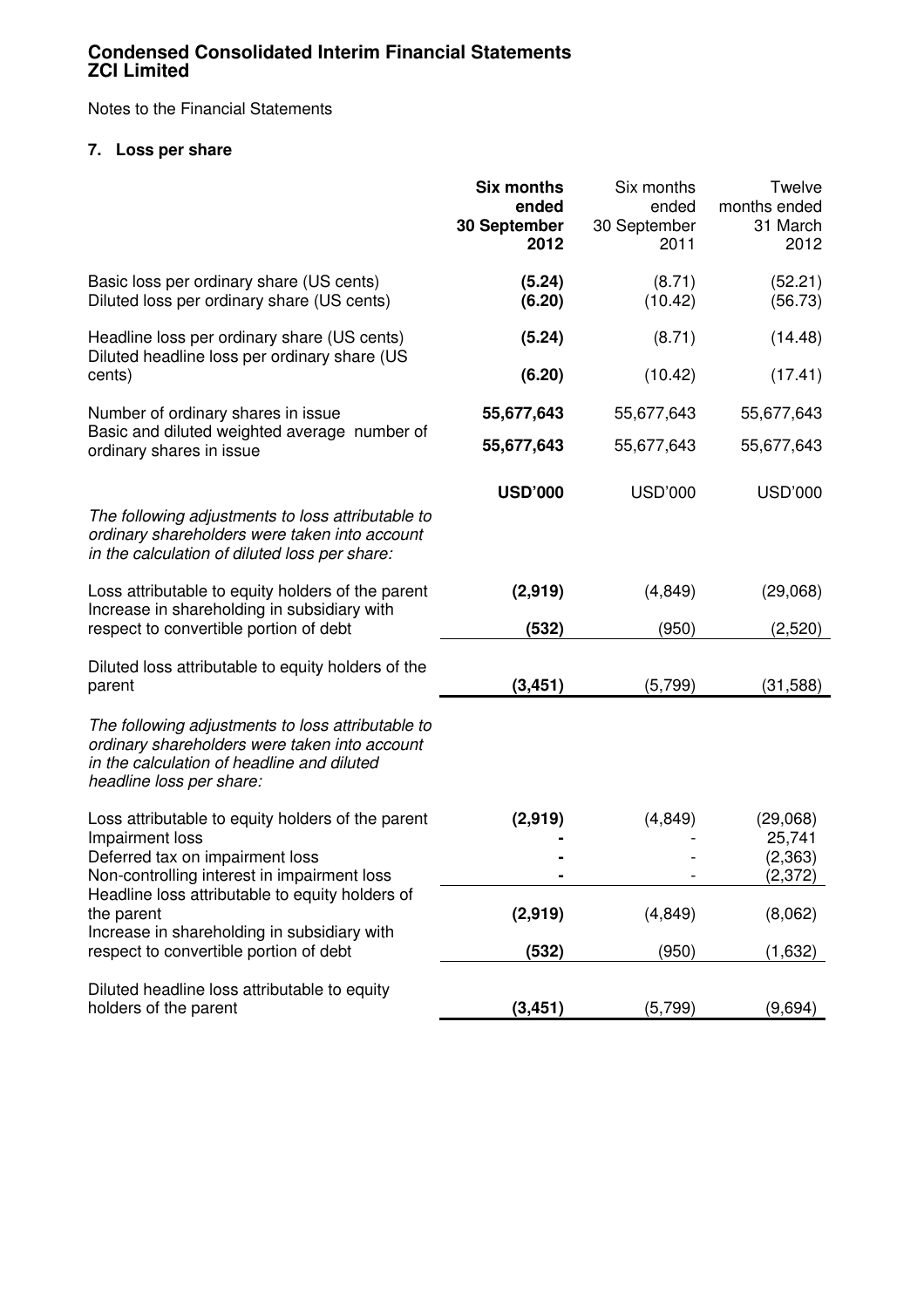Notes to the Financial Statements

#### **8. Mineral Resources and Mineral Reserves**

The group's Mineral Resources and Ore Reserves are under review to provide updated estimations for 2013, however no material changes to the Mineral Resources and Ore Reserves disclosed in the ZCI annual report for the year ended 31 March 2012 are expected other than depletion, due to continued mining activities.

## **9. Contractual commitments**

| 9.1 Contractual Obligations                     | Total<br><b>USD'000</b> | 2012<br><b>USD'000</b> | 2013<br><b>USD'000</b> | 2014<br><b>USD'000</b> |
|-------------------------------------------------|-------------------------|------------------------|------------------------|------------------------|
| Goods, services and<br>equipment <sup>(a)</sup> | 3,641                   | 14                     | 3,627                  |                        |
| Exploration licenses <sup>(b)</sup>             | 4,738                   | 1,620                  | 1,923                  | 1,195                  |
| Lease agreements <sup>(c)</sup>                 | 432                     | 371                    | 55                     | 6                      |
|                                                 | 8,811                   | 2,005                  | 5,605                  | 201.                   |

- a) The Group has a number of agreements with third parties who provide a wide range of goods and services and equipment. This includes commitments for capital expenditure.
- b) Under the terms of the Company's prospecting licences Matsitama is obliged to incur certain minimum expenditures.
- c) The Company has entered into agreements to lease premises for various periods

### **9.2 Investment Advisory and Management Agreement**

The dispute around the Investment Advisory and Management Agreement ("IAMA") with iCapital (Mauritius) Limited ("Advisor") as disclosed in the 31 March 2012 annual report, has been partially settled during the period. Payment of an amount of USD1 million for certain of the claims against the fixed fee element of the agreement has been agreed. A portion has already been paid and the remaining amount of USD0.75 million has been included in trade and other payables at period end. The dispute with regards to the interpretation of certain other clauses in the agreement is however still on-going and negotiations are continuing. The extent of the liability, other than the above mentioned settlement included in trade and other payables, cannot be reliably estimated at period end.

There were no other significant changes to commitments and contingencies as disclosed in the 31 March 2012 annual report.

#### **10. Related party transactions**

There were no changes with respect to the nature or terms of related party transactions during the period to that previously reported, other than disclosed in note 9.

#### **11. Dividends**

No dividends were declared for the period under review.

## **12. Events after the reporting period**

No other material events have taken place since the period end that require adjustment to balances reported.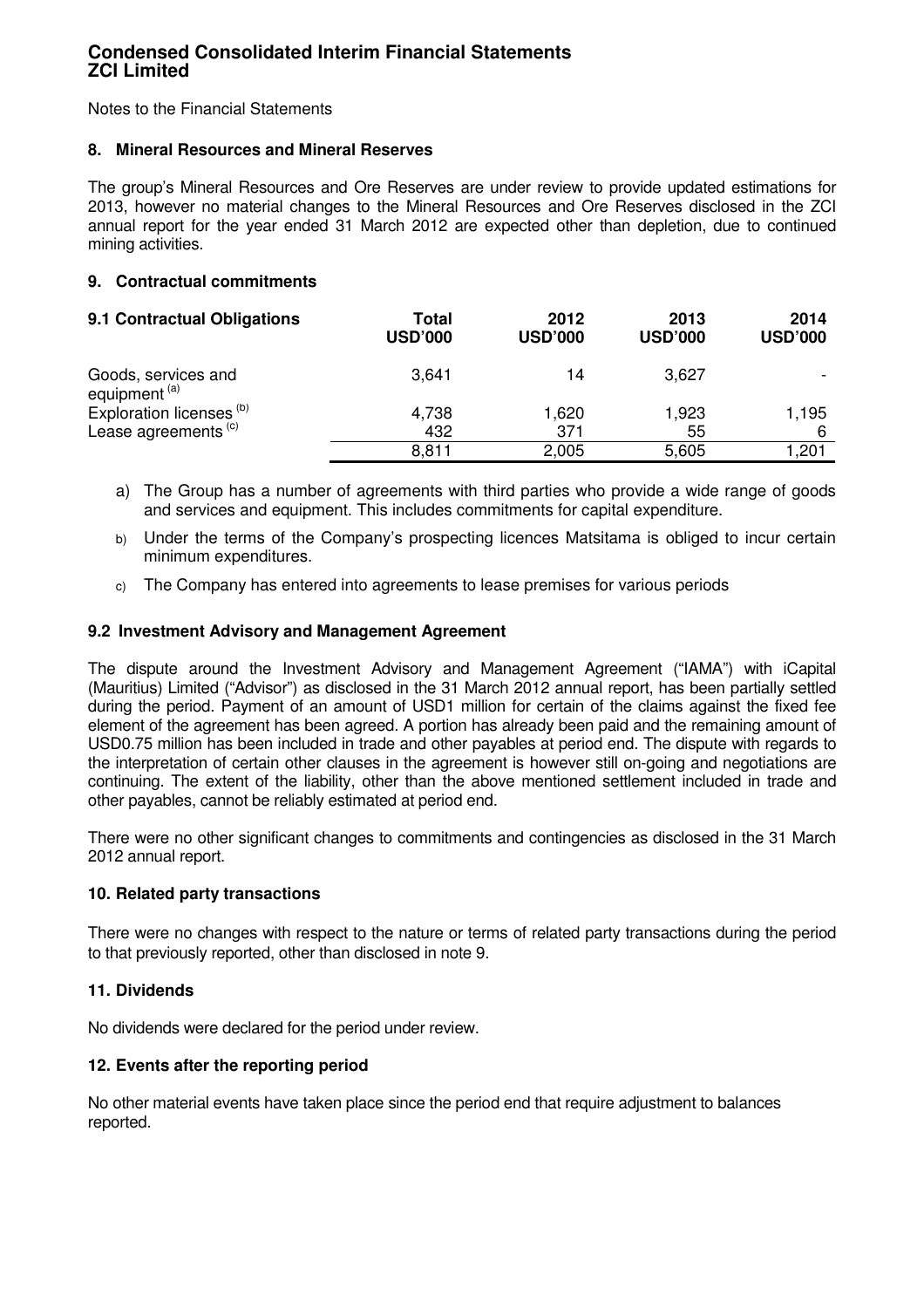Notes to the Financial Statements

### **13. Review opinion**

The condensed consolidated interim financial statements of ZCI Limited for the period ended 30 September 2012 have been reviewed by our auditors, KPMG Inc. In their review report dated 6 December 2012, KPMG Inc state that their review was conducted in accordance with the International Standards on Review Engagements 2410, Review of Interim Information Performed by the Independent Auditor of the Entity. They have expressed an unmodified conclusion with an emphasis of matter as follows: "Without qualifying our conclusion, we draw attention to note 5, which indicates that the Group incurred a loss for the six months ended 30 September 2012 of USD 3.9 million. This condition, along with other matters as set forth in the note, indicates the existence of a material uncertainty that may cast significant doubt on the ability of the company and its subsidiaries to continue as going concerns."

The review report is available for inspection at the registered office of the Company (Clarendon House, 2 Church Street, Hamilton, Bermuda) and the offices of the sponsor.